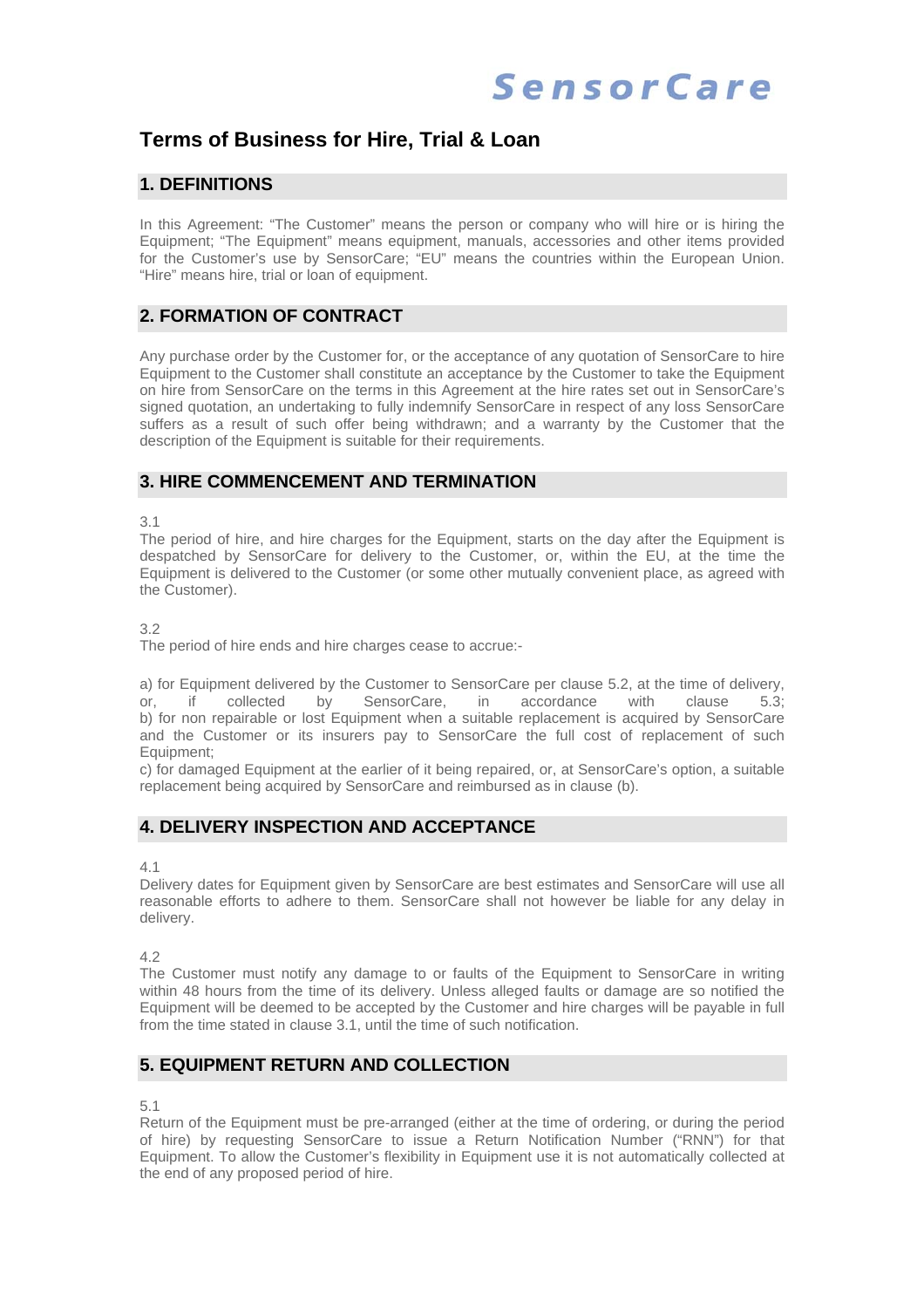5.2

Delivery of the Equipment by the Customer to SensorCare shall be to its trading address in the UK. The Customer shall be responsible for using adequate packaging materials for the return of the Equipment. In any event the Equipment must be returned in good condition free of any damage (other than fair wear and tear), otherwise see clause 3.2 above.

#### 5.3

a) where the RNN is issued during the two working days preceding a public holiday in England, on the working day the Equipment is made available for collection after such public holiday; b) where the RNN is issued before 5pm GMT on a working day then hire charges will cease to accrue on that day, and if after 5pm GMT , hire charges will cease on the following working day, except:

#### 5.4

Where SensorCare inspects returned Equipment and finds any damage it will seek to determine whether the cause is fair wear and tear. In the event of dispute the opinion of an expert employee of the manufacturer of the Equipment shall prevail.

## **6. HIRE AND OTHER CHARGES**

6.1

The charge for hire shall be at the rates set out in SensorCare's written quotation. Unless stated otherwise the minimum hire period is seven days.

6.2

Hire charges and discounts may be subject to change without prior notice. SensorCare reserves the right to alter the charge for Equipment already on hire with 7 days notice in which event the Customer may return the same and terminate the hiring.

6.3

In addition to the hire charge SensorCare may make a separate charge for delivery and collection. The packaging materials are chargeable in full if not returned upon completion of hire. Where the Customer changes collection arrangements, SensorCare may make an additional charge.

#### 6.4

Training is charged as extra and will be indicated on the quotation.

# **7. NO VARIATION**

Hire Agreements with the Customer may only be varied or cancelled with SensorCare's consent. Supplementary charges will be invoiced accordingly.

### **8. PAYMENT AND TAXES**

All invoices are payable within 30 days of the invoice date. All amounts referred to in this agreement are exclusive of VAT, which will be charged at the appropriate rate on the relevant Tax Point date. The Customer shall be liable for all costs incurred in recovering overdue debts and interest may be charged at a rate equivalent to 4% above the Bank of England Base Rate calculated from the date payment was due to the date payment is received by SensorCare.

### **9. CONTINUING OBLIGATIONS**

The Customer agrees that for the duration of the hire contract:-

9.1

to keep the Equipment in the Customer's own possession and shall not deal in the Equipment or grant any rights or interest in it to any third party and not allow the Equipment to be transferred to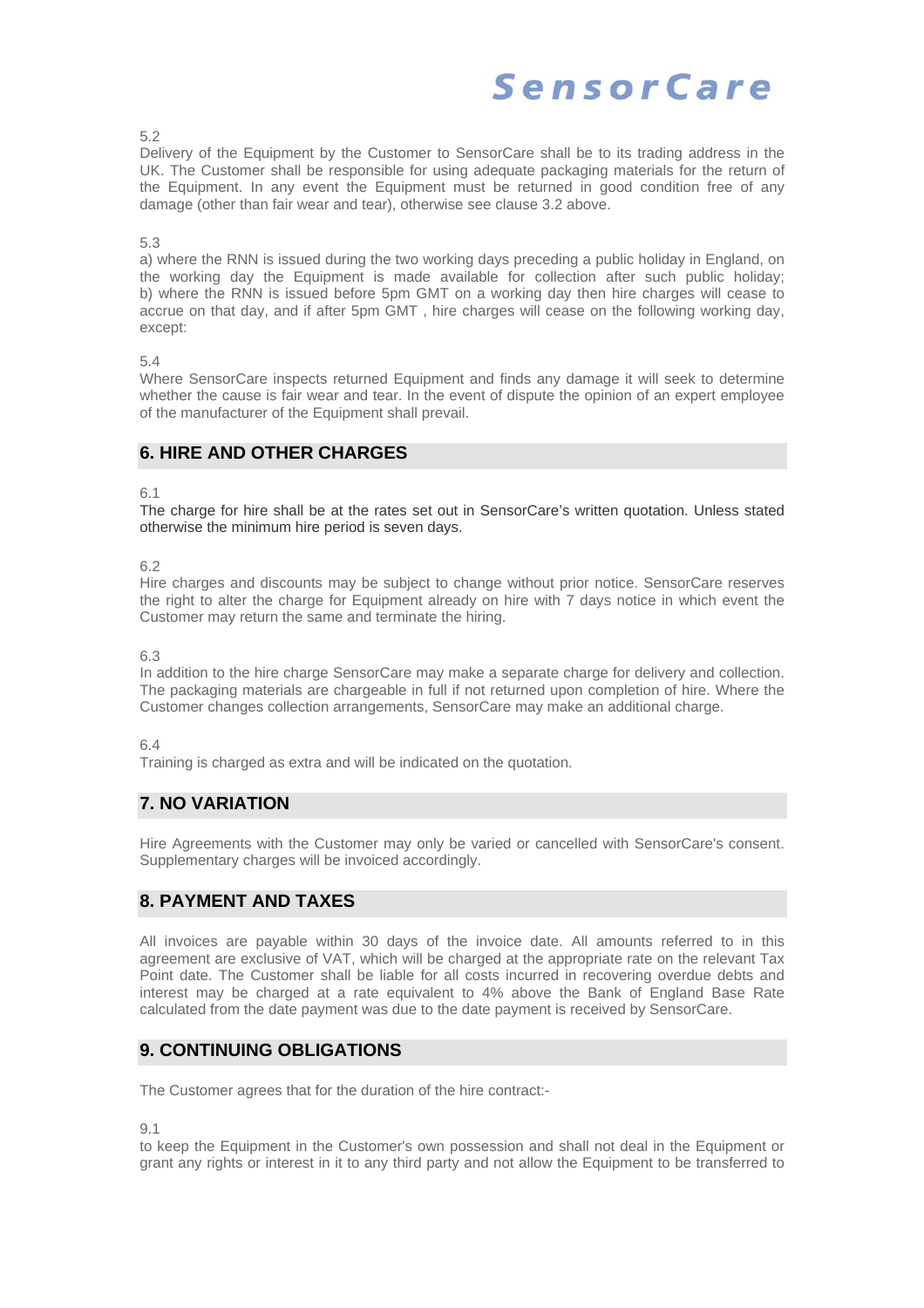countries prohibited by the UK Department of Trade and Industry or the US Bureau of Foreign Commerce;

 $Q<sub>2</sub>$ 

not to assign or transfer the benefit of this Agreement in whole or part; to notify SensorCare as soon as possible of any changes of address telephone number or other Customer contact information; and

 $9.3$ 

to preserve SensorCare's' identification number or mark on any nameplate / label on the Equipment.

### **10. USE, FAULTS AND DAMAGE**

The Customer agrees with SensorCare:-

10.1

to observe all the manufacturer's instructions and other regulations that may be issued for the proper use of the Equipment and to be liable for any damage to the Equipment or loss of any manufacturer's warranty that results from failure to observe such instructions or regulations or failure to use same in a proper manner:

10.2

not to make any alterations modifications or technical adjustments to or attempt any repairs to the Equipment without the prior written consent of SensorCare;

10.3

not to subject the Equipment to any mis-handling or abuse and to keep the Equipment in good condition and to reimburse SensorCare all costs associated with loss or damage to the Equipment however caused (fair wear and tear only excepted) whilst the Equipment is the responsibility of the Customer;

10.4

to notify SensorCare in writing immediately of any damage or loss to the Equipment;

10.5

where the Customer reports faults or damage to the Equipment but on inspection none can be found by SensorCare then a charge may be made for costs and expenses relating to inspection and exchange of Equipment;

10.6

to comply with all applicable laws and regulations in the use of the Equipment and not to use the Equipment in any manner which could bring SensorCare into disrepute.

### **11. SOFTWARE**

Unless the Customer has entered into a licence directly with the manufacturer of the Equipment or other relevant party for use of software (in which case such licence terms shall apply) then:-

11.1

Ownership of all software including programs and manuals supplied by SensorCare shall remain with the original manufacturer of the Equipment subject to such rights as SensorCare may have in relation to such software. Save as expressly provided in this Agreement no licences or rights in any software are granted to the Customer.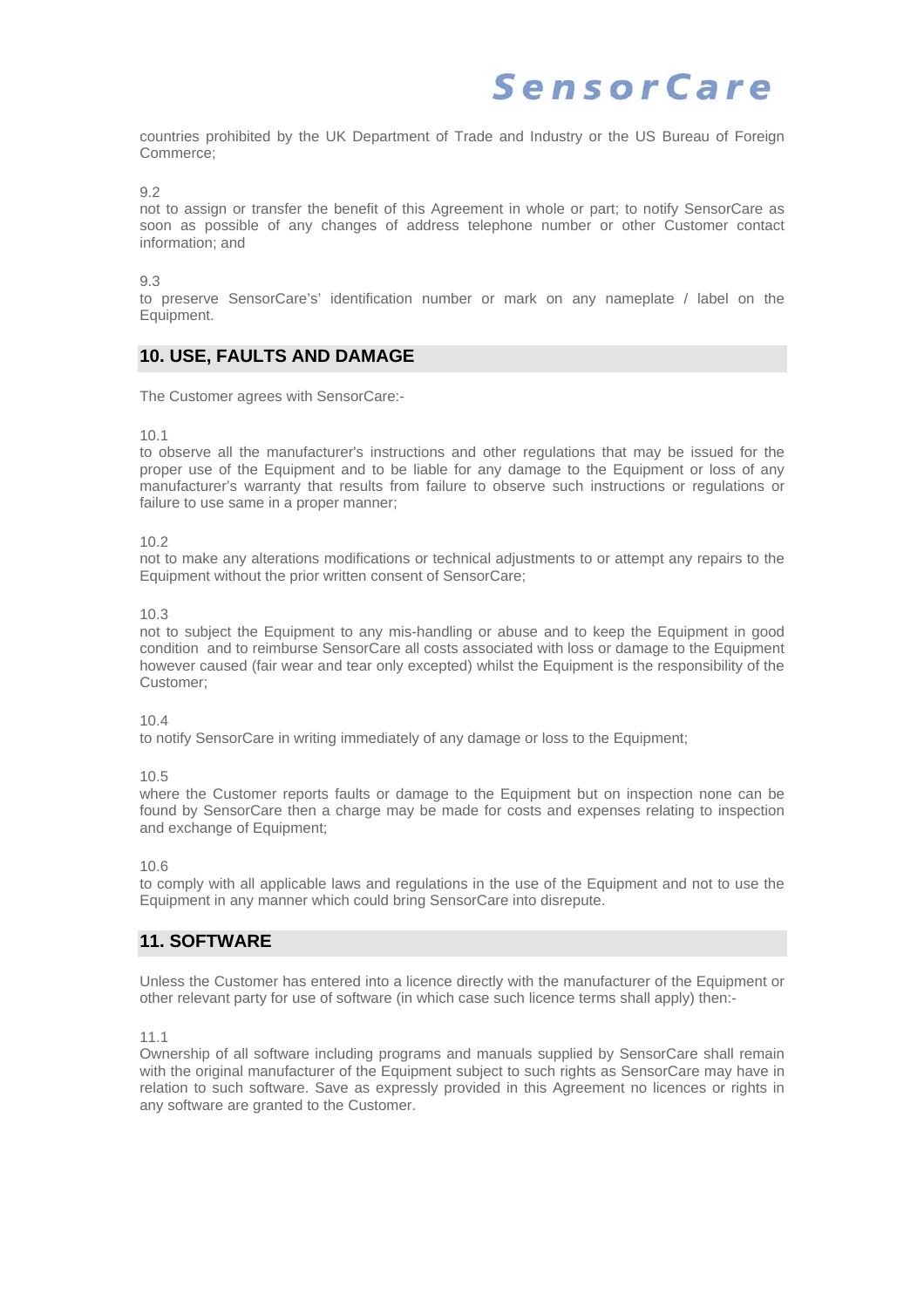11.2

Any software supplied by SensorCare is only made available to the Customer for the period of hire for use with the Equipment, either in the Equipment's central processing unit and/or for processing of any data. The Customer agrees not to assign or grant any sub-licence to any software supplied.

11.3

On the termination of the hire agreement the Customer shall return to SensorCare all software and manuals supplied together with all copies.

## **12. RISK AND INSURANCE**

#### 12.1

The Equipment is at the Customer's risk from loss or damage throughout the period of hire. The Customer shall be responsible for and shall indemnify SensorCare against any loss, damage, injury or death to persons or property in connection with the hire or the use of the Equipment howsoever arising except for the direct and foreseeable consequences of any wilful default or gross negligence by SensorCare or its employees.

12.2

The Customer shall during the period of hire insure at the Customer's expense against loss of or damage to the Equipment at a sum equal to the replacement cost and against any liability for injury damage or loss caused in connection with the use storage or maintenance of the Equipment; and agrees to assign the benefit and proceeds of such insurance to SensorCare or hold them on trust for SensorCare.

## **13. CHANGES**

If any payment is not received 30 days after the due date or if SensorCare has reasonable grounds for believing that the Customer may be unable to perform or has breached its obligations or had a receiver, administrative receiver or administrator appointed, the Customer shall be deemed to have repudiated this Agreement and SensorCare may terminate the hire and recover the Equipment at the Customer's expense without prior notice and the Customer agrees to make the Equipment available to SensorCare.

# **14. APPLICABLE LAWS**

#### 14.1

SensorCare provides literature representations and advice (Advice) relating to Equipment that is compiled from manufacturers' information. Such Advice is given without charge and in good faith and SensorCare cannot accept any liability or responsibility for the consequences of any decision based on this Advice. Whether or not such Advice is given the Customer remains solely responsible for ensuring that the Equipment is suitable for the intended purpose and the Customer shall have no entitlement to reject the Equipment if the Equipment should prove unsuitable.

14.2

If SensorCare provides Equipment that is defective by reason of SensorCare's default, its liability shall be limited to repairing or replacing it or if this is not practical to refunding any hireal paid during the time the Equipment is defective, and as long as SensorCare are notified as soon as the defect is known to the Customer.

14.3

At the request and cost of the Customer, subject to SensorCare being indemnified to its reasonable satisfaction by the Customer against any costs, liabilities and expenses it may incur, SensorCare will on the Customer's behalf enforce all warranties, conditions and other rights relating to the Equipment's description, performance or quality given by the manufacturer of the Equipment.